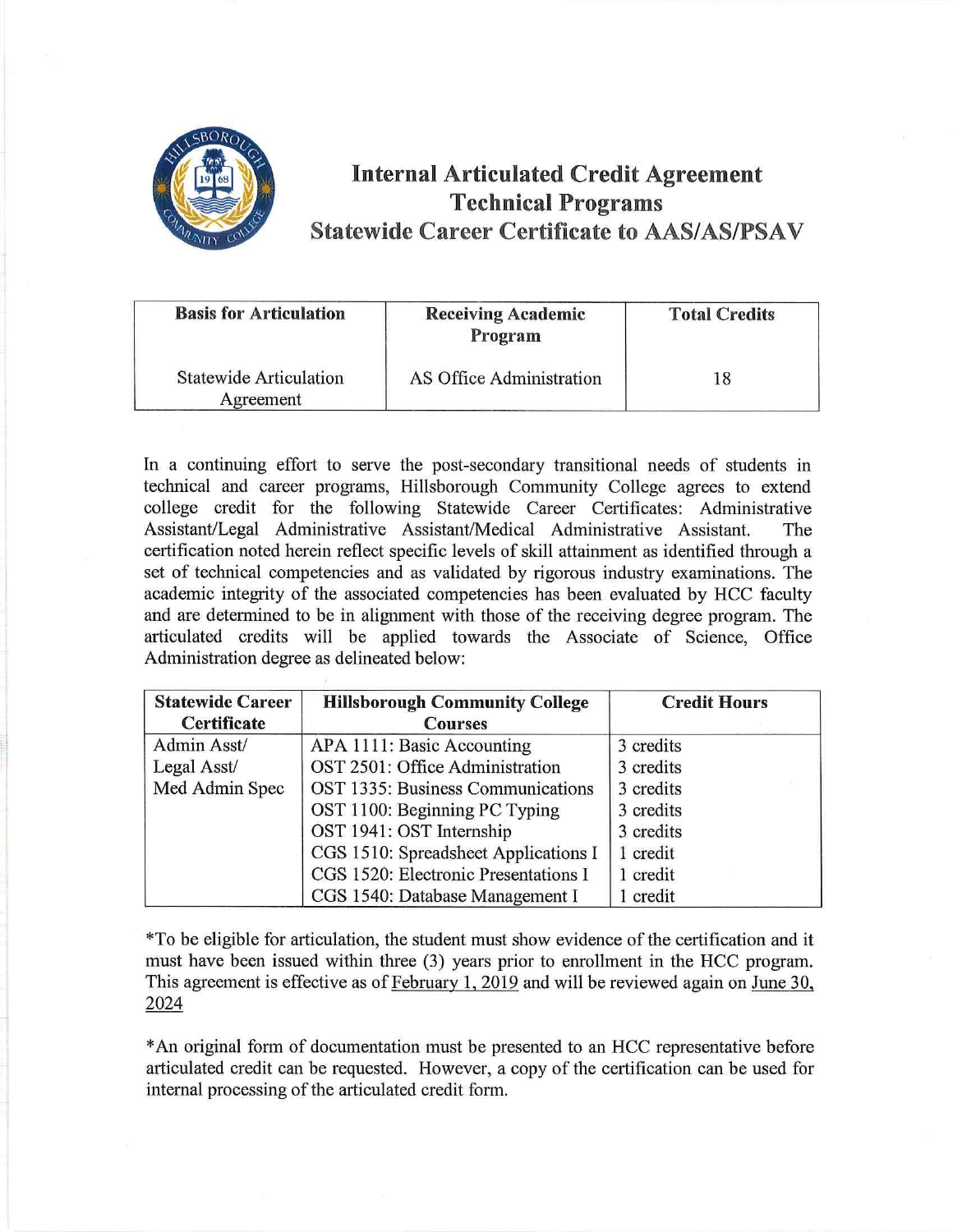# HILLSBOROUGH COMMUNITY COLLEGE

Maggie Morera<br>Department Chair, Office Administration

Date: Sheila Rios  $Dean$ 

 $\mathsf{I}$ 

4

Date:

**Brian Mann** 

Director, Associate in Science Programs

Date:

 $4 - 3 - 19$ 

Richard Senker Interim Vice President, Academic Affairs

Date: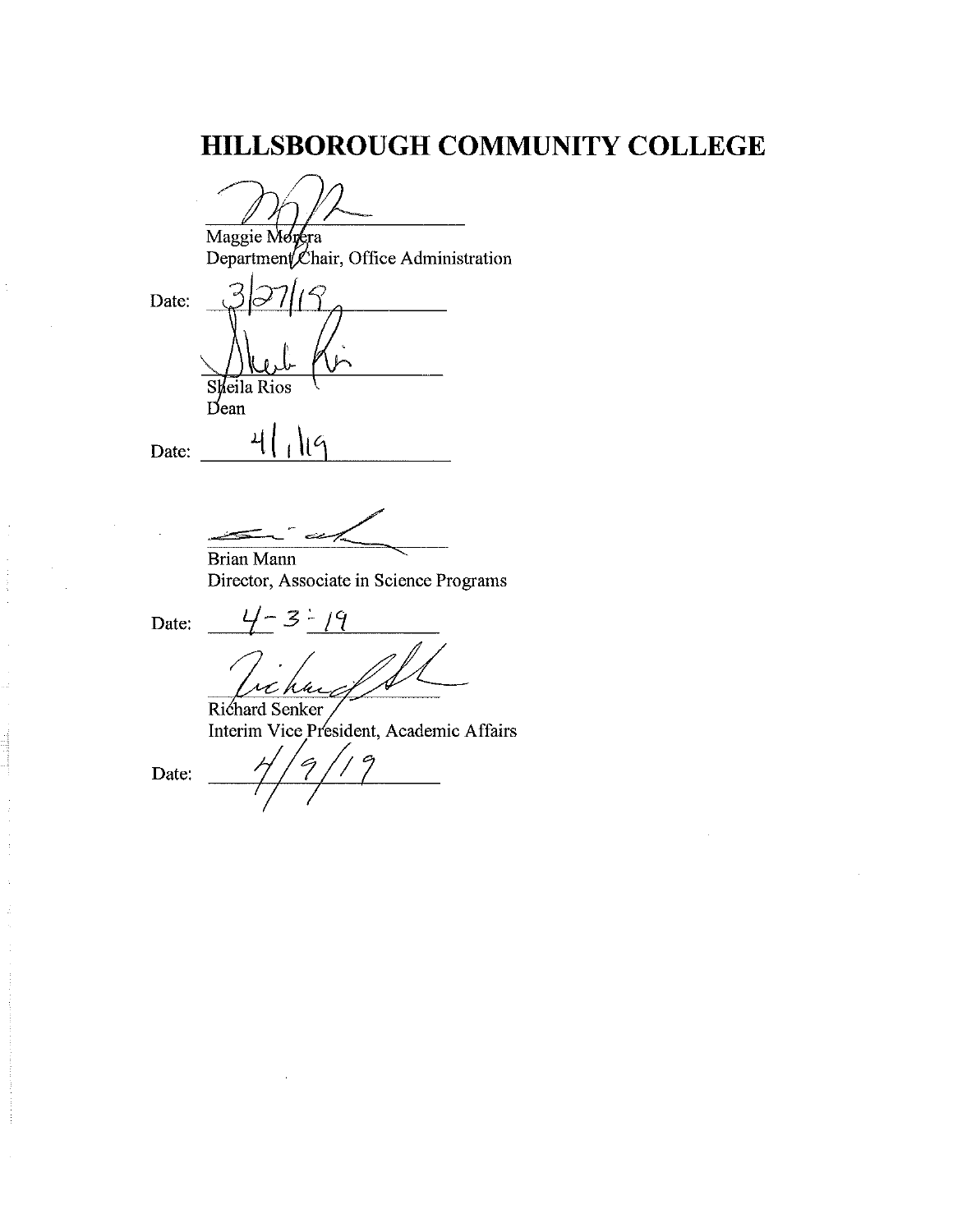#### **Florida Department of Education**

#### **Postsecondary Adult Vocational (PSAV) to AAS/AS Degree Articulation**

### **Statewide Agreement Worksheet Summary**

PSAV Program Names: **Administrative Assistant/Legal Administrative Specialist/Medical Administrative Specialist**  PSAV CIP Number: 0507.040103/0507.060403/0507.060503 PSAV Program Number: B070330/ B072000/B070300 AAS/AS Degree Name: **Office Administration**  AAS/AS CIP Number: 0507.060300/1507.060300

Admission Requirements: Students entering the Associate in Applied Science and or the Associate in Science Program in **Office Administration** must have a standard high school diploma or its equivalent or a CPT Eligible Certificate of Completion. Students must meet the requirements of State Board Rule 6A-10.0315(3), FAC (College preparatory testing, placement, and instruction).

Other Admission Requirements:

(1) Must be accepted by a community college within five (5) years of completing the Administrative Assistant program including Legal Administrative Specialist or Medical Administrative Specialist.

(2) Declare major at community college in articulated program.

Validation Mechanisms: Industry Certifications - MOS Certification (3 credits), ICD9 or CPT Certification (3 credits from Medical Administration), CPS Certification (3 credits from Administrative Assistant). Development of a portfolio (18 credits).

School district technical center and community college faculty committee met and agreed to propose that the **1050** clock hour programs in **Administrative Assistant, Legal Administrative Specialist, or Medical Administrative Specialist** shall articulate **eighteen (18)** college credit hours in program core and up to 3 additional credits in program electives as a result of industry certifications as locally determined by the Community College to the AAS/AS degree in **Office Administration.** This agreement does not preclude but encourages the awarding of additional credits by any college through local agreements.

Community College: AAS/AS in Office Administration

| Program Core/Program Electives 45 - 48 credit hours (18 - 21 | credits from PSAV) |
|--------------------------------------------------------------|--------------------|
|                                                              |                    |

Will award course credits or a block of credit toward the AAS/AS program.